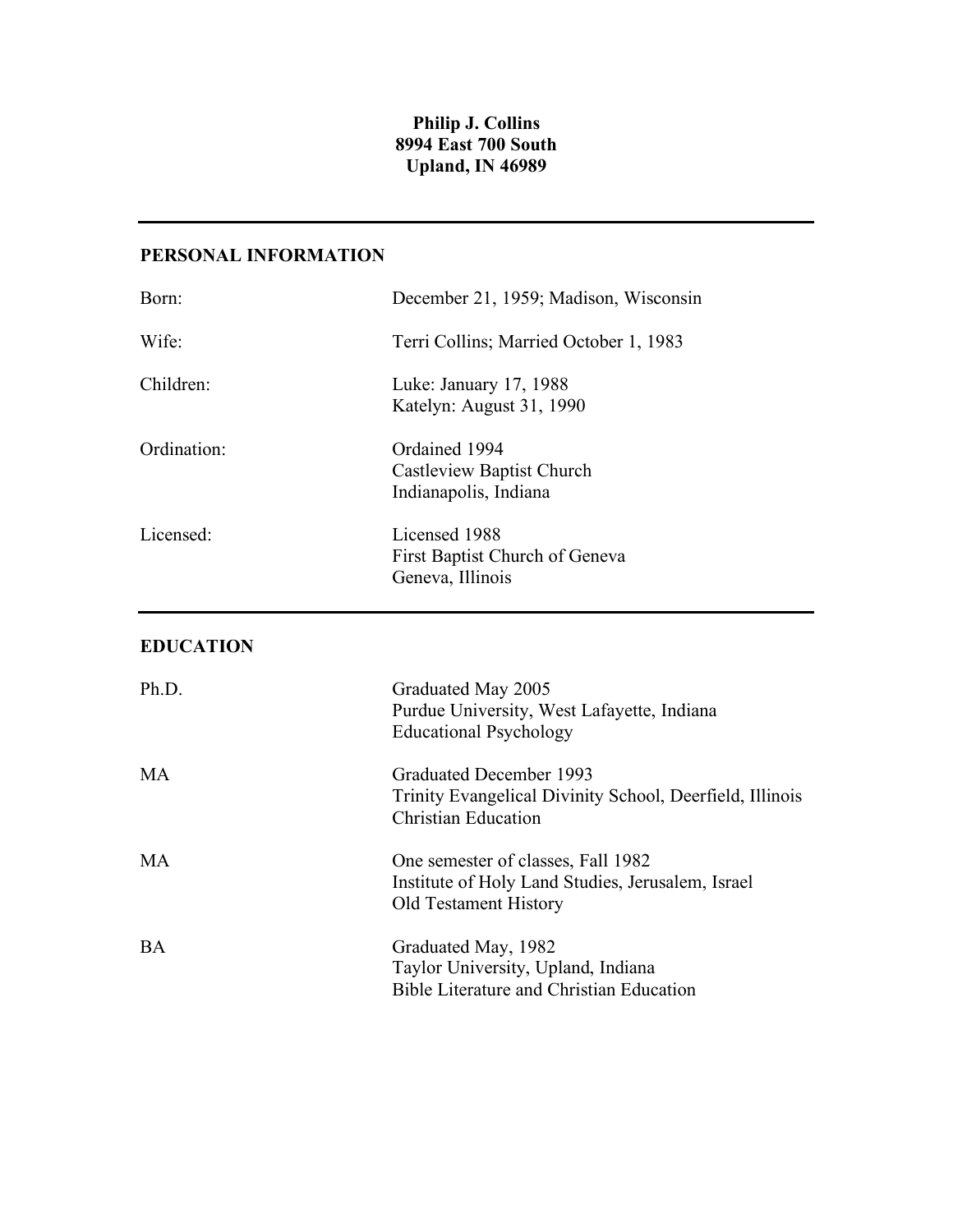## **FULL-TIME MINISTRY EXPERIENCE**

| June 1989 – July 1999    | Youth Pastor (Administrative Pastor for last year)<br><b>Castleview Baptist Church</b><br>Indianapolis, Indiana |
|--------------------------|-----------------------------------------------------------------------------------------------------------------|
| June 1986 – June 1989    | Campus Life Club Director<br>North Area Youth for Christ<br>Arlington Heights, Illinois                         |
| January 1983 – June 1986 | <b>Ministry Coordinator</b><br>North Central Indian Youth for Christ<br>Gas City, Indiana                       |

# **TEACHING EXPERIENCE**

| August 2005 – Present                             | Professor of Christian Educational Ministries<br><b>Taylor University</b><br>Upland, Indiana           |
|---------------------------------------------------|--------------------------------------------------------------------------------------------------------|
| August 1999 – 2005                                | Associate Professor of Christian Educational Ministries<br><b>Taylor University</b><br>Upland, Indiana |
| <b>Taylor University</b><br><b>Classes Taught</b> | Introduction to Christian Education<br>Personal Foundations of Ministry                                |
|                                                   | Inductive Study of the Bible                                                                           |
|                                                   | Program and Curriculum Development                                                                     |
|                                                   | Evangelism in Youth Ministry                                                                           |
|                                                   | Discipleship in Youth Ministry                                                                         |
|                                                   | Ministry to Youth                                                                                      |
|                                                   | Practicum                                                                                              |
|                                                   | Leadership Development                                                                                 |
|                                                   | Philosophy and Strategies for Christian Education                                                      |
|                                                   | Psychological and Educational Foundations for                                                          |
|                                                   | <b>Christian Educational Ministries</b>                                                                |
|                                                   | <b>Christian Educational Ministries Capstone</b>                                                       |
|                                                   | Lighthouse Trip to Singapore                                                                           |
|                                                   | Footsteps of Paul Greece/Italy Trip – J-term                                                           |
|                                                   | Israel Trip – J-term                                                                                   |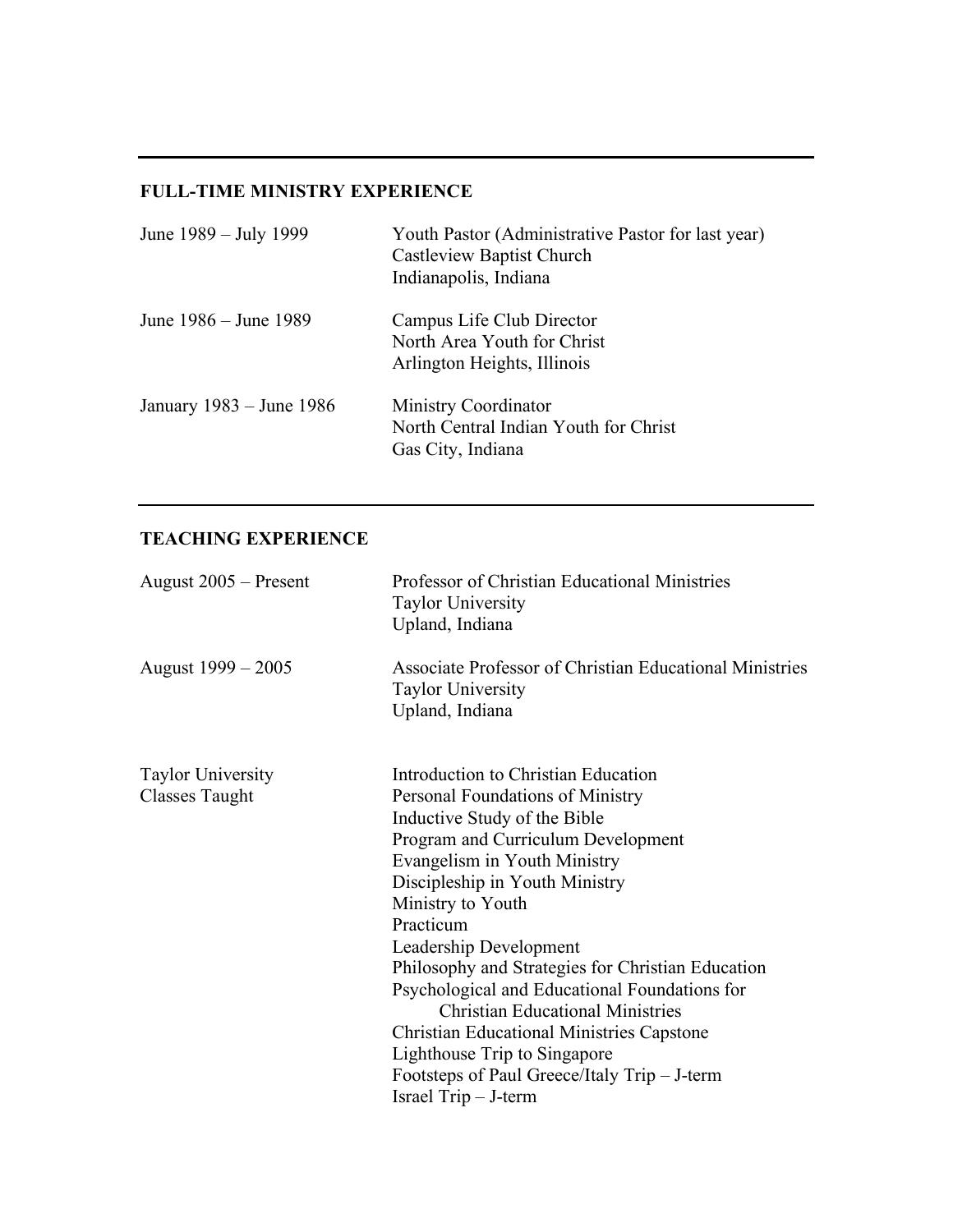### **AWARDS/HONORS**

| 2011       | Who's Who In America                                                 |
|------------|----------------------------------------------------------------------|
| 2009       | Taylor University Teaching Excellence and Campus<br>Leadership Award |
| 2004, 2005 | Who's Who Among America's Teachers                                   |

# **ADMINISTRATIVE ASSIGNMENTS**

| 2014-15          | Interim Dean of School of HABS                                               |
|------------------|------------------------------------------------------------------------------|
| $2010$ – present | Co-executive Director of Taylor University Center of<br>Scripture Engagement |
| 2009-10          | Acting BSCEP department chair (sabbatical fill)                              |
| $2003$ – present | <b>Christian Educational Ministries Program Director</b>                     |
|                  |                                                                              |

## **RESEARCH**

| $2011$ – present | Survey, interview, and field experiments on Scripture |
|------------------|-------------------------------------------------------|
|                  | Engagement with Taylor University Students in         |
|                  | collaboration with Dr. Steve Bird                     |
|                  |                                                       |

### **PRESENTATIONS**

- 2016 Scripture Engagement Workshops for Pastors. China
- 2015 "Scripture Engagement Emerging Assumptions: Correlation of Research Studies." Forum of Bible Agencies International, Ft. Worth, Texas.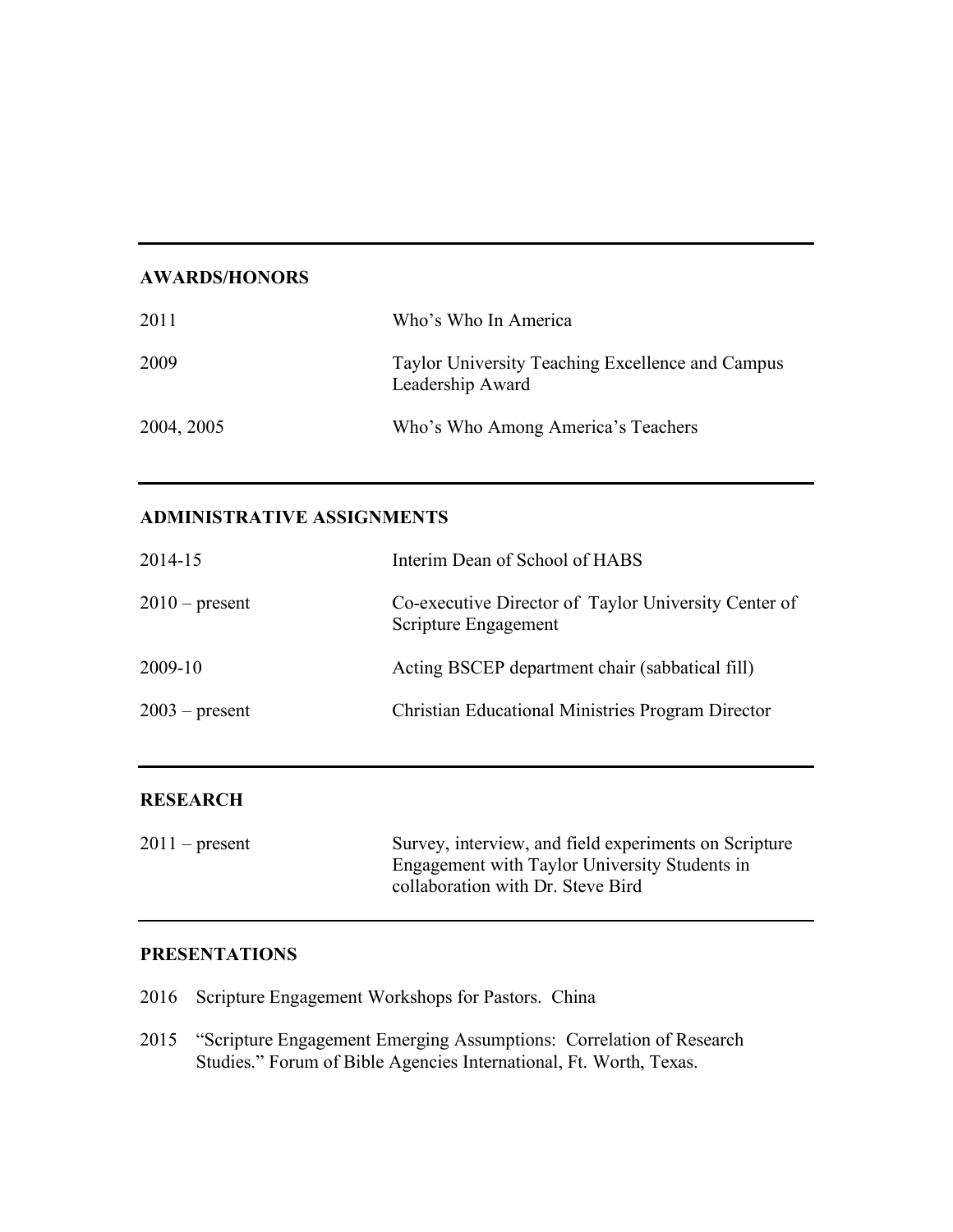- 2015 "The Scripture Engagement Practice of 'Speaking Scripture': The Most Impactful Means of Spiritual Growth?" Eurasia Media and Distribution Consultation, Netherlands.
- 2014 "Spiritual Life at Thirteen Christian Colleges: Results of the 2013 Christian Life Survey," Association of Christian Student Development, Steve Bird and Phil Collins, Minneapolis, Minnesota.
- 2014 "Summary of Scripture Engagement Research" Forum of Bible Agencies North America – Niagara Falls, Canada.
- 2014 "Scripture Engagement Practices" developer of curriculum for the Forum of Bible Agencies International program in Sri Lanka.
- 2014 Scripture engagement workshops, "Next Generation Scripture Engagement The South Asian Experience," Forum of Bible Agencies International, Sri Lanka
- 2013 "Scripture Engagement and Focus on God at 13 Christian Universities," Association of Youth Ministry Educators, Chicago, Illinois — Steve Bird and Phil Collins.
- 2013 "Scripture Engagement Research" presentation at a planning conference in Bangalore, India.
- 2013 Presentation of Scripture Engagement Research at the Forum of Bible Agencies International in Ft. Lauderdale, FL.
- 2012 Presentation of Christian Life Survey Research at Association of Christians in Student Development (ACSD) with Dr. Steve Bird
- 2011 Presentation of Scripture Engagement Research on Taylor's campus at the North American Professors of Christian Education in Seattle, Washington
- 2011 Presentation of Scripture Engagement Research on Taylor's campus with Dr. Steve Bird at the North American Forum of Bible Agencies in Orlando, Florida
- 2011 Presentation of Scripture Engagement Research on Taylor's campus with Dr. Steve Bird at the Forum of Bible Agencies International in Edinburgh, Scotland.
- 2010 Participant in Lausanne III, Cape Town 2010 in Cape Town, South Africa.
- 2009 Group presentation at the Lilly Conference on Teaching on The Big Idea: Reflection on the Big Questions of a Course.
- 2007 Presentation on the Elaboration Likelihood Model (ELM) at the Association of Youth Ministry Educators conference in San Jose, CA.